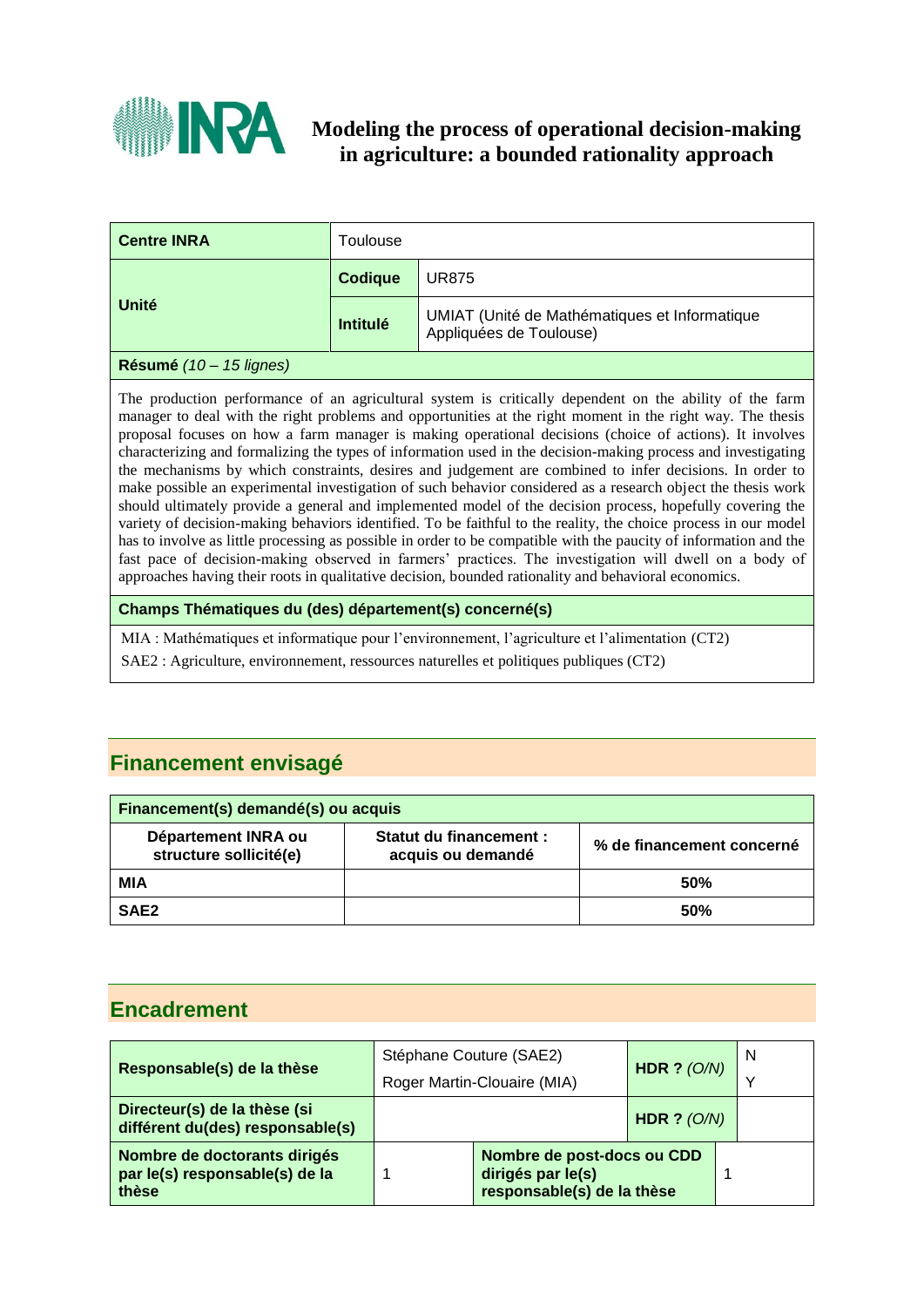### **Liste de 5 publications récentes du (des) responsable(s) de la thèse, en rapport avec le projet proposé**

- Brunette M., Cabantous L., Couture S., Stenger A. (2012) The Impact of Governmental assistance on Insurance Demand under Ambiguity: A Theoretical Model and an Experimental Test. A paraître dans Theory and Decision. DOI: 10.1007/s11238-012-9321-8.
- Couture S., Reynaud A. (2012) Stability of Risk Preference Measures: Results From a Field Experiment on French Farmers, Theory and Decision, 73( 2), 203-221.
- Couture S. (2011) Les approches employées par les économistes pour étudier les risques en forêt : revue de la littérature. Comptes Rendus de l'Académie d'Agriculture de France, 97, n° 2, séance du 8 juin 2011.
- Couture S., Reynaud A. (2011) Forest management under fire risk when forest carbon sequestration has value. Ecological Economics, 70(11), 2002-2011.
- Duru M., Martin-Clouaire R. (2011) Cognitive tools to support learning about farming system management: a case study in grazing systems. Crop and Pasture Science, 62, 790–802.
- Martin G., Martin-Clouaire R., Rellier J.-P., Duru M. (2011) A simulation framework for the design of grassland-based beef-cattle farms. Environmental Modeling & Software, 26(4), 371-385.
- Martin-Clouaire R., Rellier J.-P. (2009) Modelling and simulating work practices in agriculture. Int. J. of Metadata, Semantics and Ontologies, 4(1-2), 42-53.
- Martin-Clouaire R., Rellier J.-P. (2011) Dynamic resource allocation in a farm management simulation. Proc. of MODSIM Int. Congress on Modelling and Simulation, Perth, AU
- Ripoche A., Rellier J.-P., Martin-Clouaire R., Biarnès A., Paré N., Gary C. (2011) Modelling adaptive management of intercropped vineyards to satisfy agronomic and environmental performances under Mediterranean climate. Environmental Modeling & Software, 26(12), 1467-1480.

| Université d'inscription de<br>l'étudiant en thèse             | Univ. Paul Sabatier - Toulouse |
|----------------------------------------------------------------|--------------------------------|
| Ecole doctorale                                                | <b>SEVAB</b>                   |
| Composition prévue du comité<br>de thèse<br>(nom, laboratoire) |                                |

# **Description du projet** (4 pages maximum)

**Enjeux socio-économiques et scientifiques pour l'Institut et les Départements**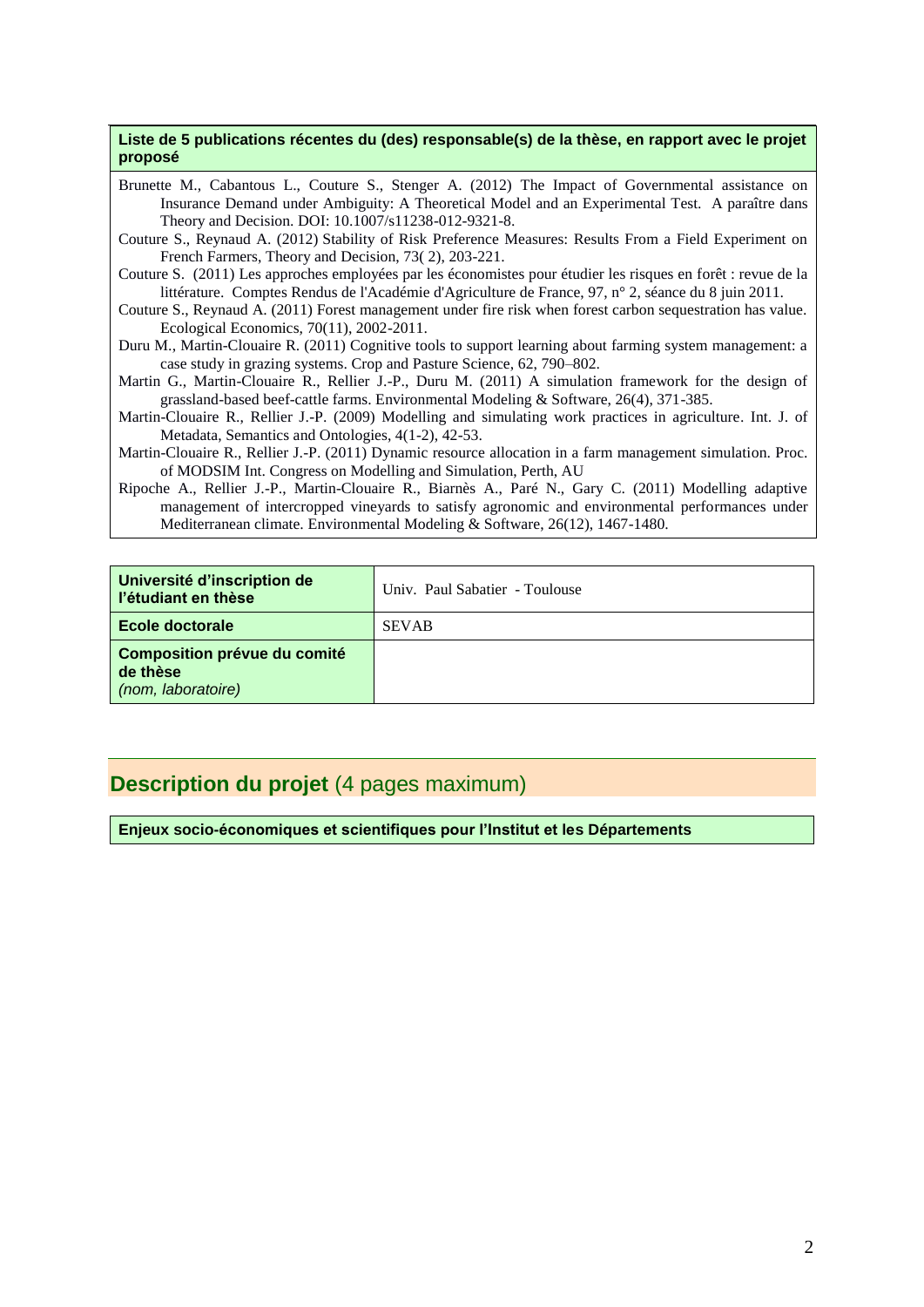Internationalization of markets, shifts in consumer demands and requirements, rapid evolution of technologies, and change in political context are among the recently emerging factors that make competitiveness much harder to achieve and maintain in the agricultural production industry. As a production manager the farmer makes decision about the timing, combination and implementation of technical operations (tilling, planting, fertilizing, irrigating, spraying, harvesting, feeding animals, etc.) in hope of achieving his objectives. The farming business is uncertain because the outputs of operations are subject to hardly predictable events of nature (weather, disease, etc.) and because it depends on changing and uncertain economic factors (market demand, fluctuation of prices, interest rate, public support etc.) for which information can be limited or unavailable. In such a context, the complex interaction between natural and man-controlled processes is at the very heart of agricultural production. The amount and quality of output that result from a given bundle of inputs cannot be predicted with certainty, i.e., the production function is stochastic because uncontrollable elements, such as weather, play a fundamental role in agricultural production. Moreover their effects are heightened by the fact that time itself plays a particularly important role because long production lags are dictated by the biological processes that underlie the production of crops and the growth of animals. Price uncertainty is also a standard attribute of farming activities. Because of the biological production lags, production decisions have to be made far in advance of realizing the final product, so that the market price for the output is typically not known at the time these decisions have to be made. Although there exists different financial or insurance tools for covering against these multiple (correlated or not) sources of uncertainties, the burden of this unstable context and highly complex decision problem is still on the shoulders of the farmers that will need therefore enhanced management ability.

The performances of farms operating in similar physical and economic environments are often very different (Solano et al. 2006). Research shows that the difference is mainly due to the farm manager's decision-making aptitude, ability to manage uncertainties, and ability to properly weigh up a wide range of factors and to adapt to changes. Good management depends essentially on the manager's technical, conceptual and diagnostic skills. The production performance is critically dependent on the ability of the farm manager to deal with the right problems and opportunities at the right moment in the right way. Farmers always had to manage uncertainties and adapt to changes. However, agricultural practices and knowledge were developed to deal with uncertainties within the limited range in which they usually occurred. By far the majority of farm managers make decisions and implement them on the basis of their intuition or tacit knowledge, which is probably the result of years of experience of outcomes of past decisions, and interactions with colleagues and advisors. Actually they seem to have a decision-making behavior that is both plan-based and responsive to the ongoing situation. The increasing complexity of operational decision-making in agriculture is a source of challenging questions to research in decision and management sciences. Enhanced analysis instruments are needed to study management behavior in different scenarios, and to identify possible flaws, vulnerability and adaptation possibilities.

### **Situation du projet et état de l'art scientifique – Originalité du projet**

The originality of the project is threefold: (i) the question addressed, (ii) the methodological approach that relies on bounded rationality, behavioral economics and qualitative decision, (iii) the chosen multidisciplinary approach associating, in particular, artificial intelligence and economics.

Farmers have limited information about the different sources of uncertainties, and this aspect considerably affects how farmers make decisions. Yet, little attention has been given to the understanding of farmers' cognitive ability as the basic determinant of their managerial ability for strategic and day to day decisions. What kinds of practical reasoning does a manager perform and what are the distinguishing characteristics of the pieces of information used in judging what to do? How can decision be made quickly and with almost no calculation?

Traditional studies of decision-making in economics, operations research and artificial intelligence have tended to view decision-maker as possessing supernatural powers of reason with limitless mental resources and full, information to apply a particular principle of rationality. Indeed perfect rationality is a crucial assumption in economics that assume agents make their decisions coherently with the utility maximization doctrine. Actually, Expected Utility (EU) theory remains the dominant approach for modeling risky decision making and is still the paradigm of reference in decision making. This framework addresses decision problems in which the decision setting does not change (goals do not shift or need not be redefined) and the decision options and consequences are completely known or assumed so. Despite its normative appeal, the EU framework has come under intense scrutiny because of its inability to describe some features of individual behavior under risk as shown by several experiments and empirical observations.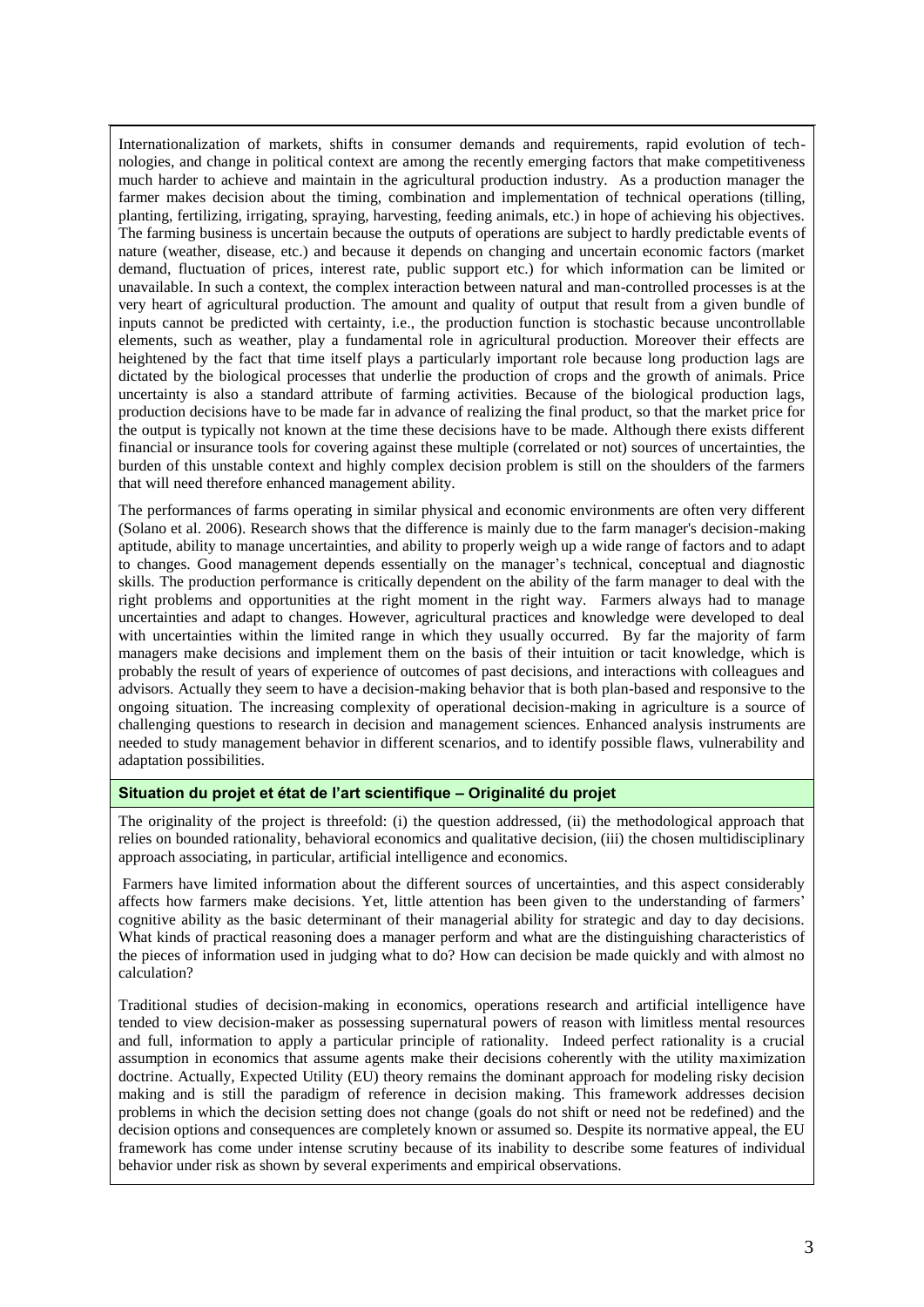Several studies have proposed more general theoretical frameworks such as the Kahneman and Tversky's prospect theory (1992) that distinguishes between preferences in the gain and in the loss domains and assumes that the objective function is non linear in probability. However all these theories adhere to the paradigm of perfect rational decision-maker. Moreover, the EU model has also been criticized on the framing aspect: the difficulty of getting the options, probability, and utility values.

In a complex and uncertain world, humans make decisions under the constraints of limited knowledge and cognitive processing resources. Yet classical models of rational decision making ignore the importance of these real constraints and instead assume agents with perfect information and unlimited time. In his seminal work, Herbert Simon (Simon 1976) challenged this view with his notion of "bounded rationality" He introduced the notion of *satisficing,* contending that decision-makers deal with real-world complexity by using procedures that find ''good enough'' answers to questions when best answers cannot be obtained. There is general agreement among psychologists that there are limits to our processing ability. Many approaches to the study of judgment have emphasized simplicity and limited computation in accounting for agents' behavior (Cozic 2008; Mongin 1986; Laville 1998; Selten 1998; Walliser 2008). Following Simon, a behavioral science framework, called Naturalistic Decision Making (NDM) (Klein et al., 1993) has investigated how experienced people make decisions to solve problems in real-world settings in dynamic, uncertain, fast-paced environments. It focuses on the mental processes of information processing and reasoning. Gigerenzer and coll. (Todd & Gigerenzer 2000) have studied the way the human mind can take advantage of the structure of information in the environment to arrive at reasonable decisions using 'fast and frugal' reasoning (for instance, considering only the single most valid cue that discriminates between options and ignoring all the others). The entire point of using heuristics is that it is extremely simple so that minimal cognitive processing is required.

The issue of making decision on the basis of arguments that either support or discard the candidate solutions has lately received a renewed attention in disciplines such as artificial intelligence (Dubois & Prade 2008) and cognitive psychology (Raufaste & Vautier 2008). The idea has also been explored by Tversky and Kahneman (1992) in their prospect theory (where the importance of positive and negative aspects are measured separately) but qualitative approaches (Dubois & Prade 2009) seem more appropriate to comply with the meagerness of information available at decision time and the limited processing capacity that can be engaged by the farm managers.

The structure and processes that govern farm-level decision-making (Rougoor et al. 1998, Gray et al. 2009) are also of concern in disciplines such as farm management (Nuthall 2011) and agricultural production economics (Chavas et al. 2010), especially through their contribution to the study of risk, that is, the effect of uncertainty on production decision-making and resulting performance. The analysis in this area includes examination of sources and magnitudes of risk and consideration and measurement of risk attitudes for producers. Traditionally, in economics, emphasis is placed on the criteria by which a choice is made rather than the process of making the choice, which lies at the core of this proposal. In the past fifteen years, some research works, inspired in particular by behavioral economics, cognitive sciences and bounded rationality (Öhlmer et al. 1998; McCown 2005, 2012; McCown et al. 2012) renewed interest in the study of practical decision problems in operating a farm. The thesis proposal goes one step further by looking into the decisionmaking process so as to deepen the investigation of managerial practices.

## **Question de recherche proposée au candidat**

The sequential decision problem at the core of farm production management is primarily governed by the exploitation of practical knowledge about how to handle a production process toward the achievement of some general objectives (essentially production performance target). This knowledge can be seen as a set of crisp constraints that restrict significantly at any time the actions that are deemed relevant to the objectives and are feasible given the actual conditions (Martin-Clouaire & Rellier 2009, 2011). Basically these constraints define a flexible plan that specifies temporal and procedural organization of activities, statedependant conditions of their pertinence and feasibility, and resource requirements (see for instance Martin et al. 2011; Ripoche et al. 2011). At any time the interpretation of such a plan determines what is permitted according to the plan and what is possible given the limitations of resources (labor, machinery etc.). Given the flexibility of the plan this constraint satisfaction phase yields several sets of actions. Each set is a candidate solution. The thesis work is focused on the problem of choosing the preferable solution to execute among the candidate ones. This kind of choice problem has to be repeated as often as required by the occurrence of disruptive events that interrupt the execution process (typically at least once a day).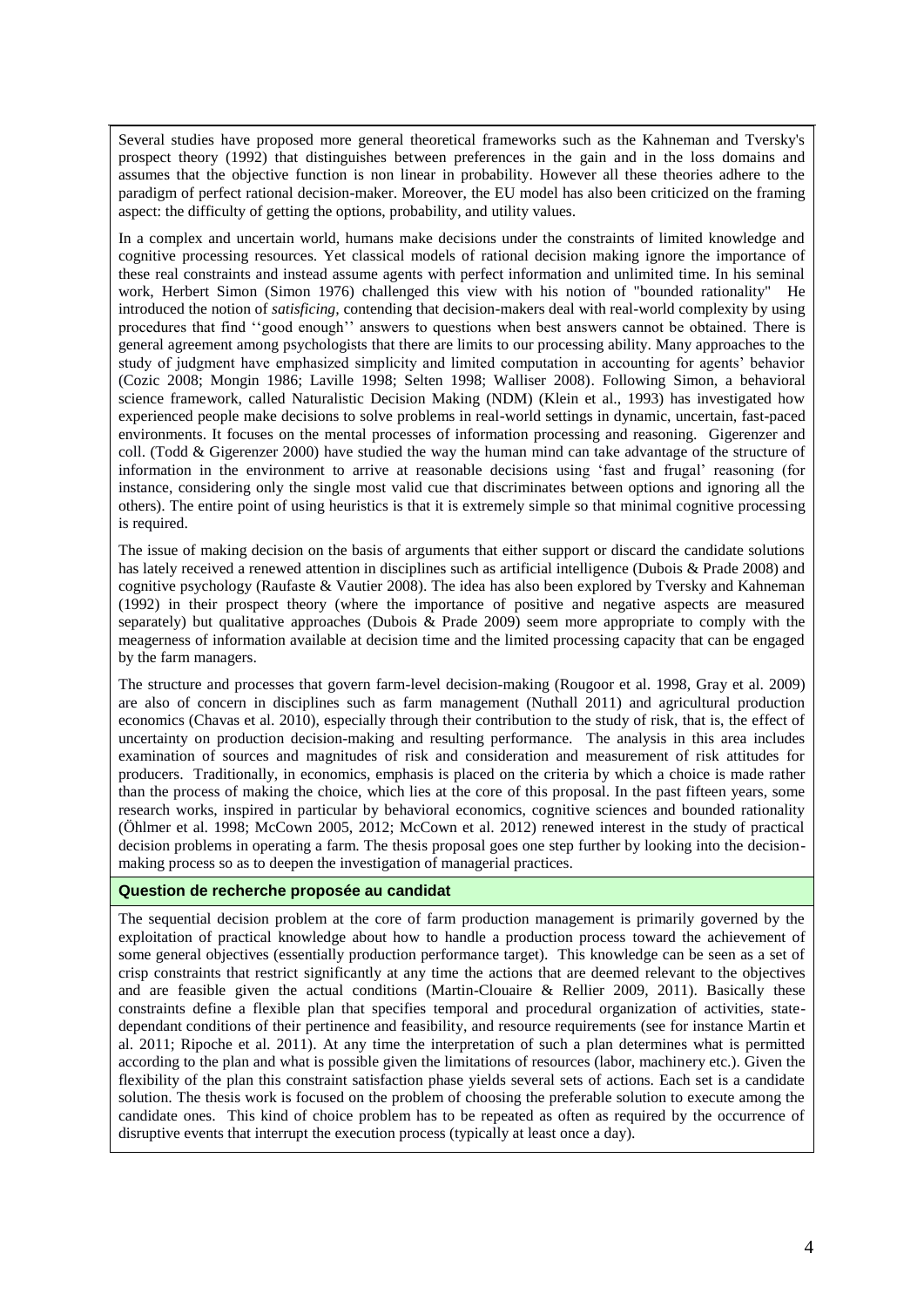The central question of the thesis proposal can be stated as: how is a farm manager cognitively approaching decisions and how is he integrating constraints, desires and judgment. The central question induces two types of investigation to:

- categorize and represent the heterogeneous types of information taken into account in the decisionmaking process, and determine how such relevant information can be dynamically gathered or constructed at every decision stage;
- formalize and model the decision process by which such information can be manipulated and combined. Instantiated cases of this process should bear strong resemblance with the choice procedures observed or imaginable in real situations.

In agriculture operational production management has to deal with: (1) a series of interdependent decisions and/or actions (today's choices have to be made in coherence with those made previously); (2) constantly changing situations; (3) shifting goals and preferences. The potentially relevant pieces of information that drive the decision process need to be extracted or even constructed for every choice task. That is, farmers need to get preferences and beliefs on the spot when needed, instead of having known, well-defined, and stable ones. In order to be able to understand differences between management behaviors one has first to indentify the types of information invoked, their role in the decision process and the way they are dynamically acquired.

The choice process involves information sources that induce a restriction of the set of candidate solutions (for instance, non urgent candidate solutions can be discarded if others are urgent). Contrastingly, other factors taken into account in the choice (e.g. cost or expected efficiency) influence the result by modifying the strength of preference of a particular solution over the others. The choice process amounts to a multifactorial evaluation of arguments against or in favor of the candidate solution. Of course, uncertainty about the actual state (due to observation difficulties) or future events (weather essentially) may affect the farmer's choice process, which as usual, involves trading-off between what ought to be (goals) and what can be (belief). The decision process is also responsible of directing or maintaining the continuous flow of management behavior toward overall production objectives (it is not solely a set of independent episodes involving choices dilemmas). To be faithful to the reality, the choice process in our model has to involve as little processing as possible in order to be compatible with the paucity of information and the fast pace of decision-making observed in farmers' practices.

### **Hypothèses de travail**

It is our belief that investigating and modeling farmers' behavior in making operational decisions could significantly help in improving farmers' management ability.

### **Matériel nécessaire (disponible et/ou à produire), et méthodes envisagées**

See next section.

### **Programme de recherches**

The main stages of the project include:

- 1. Literature review and refinement of research questions;
- 2. Elaboration of examples of operational decision-making in agriculture. Done in collaboration with agronomists, domain experts and farmers;
- 3. Identification, categorization and structuring of potential factors (individual or in combination) influencing the selection or rejection of any action;
- 4. Framing of the iterative agricultural decision problem to insure than the identified factors involved in the decision process can effectively be derived at every decision-stage from the state-based information typically accessible to the decision maker. The cognitive limitations of the decisionmakers may restrict the accessibility. This stage and the previous one are intertwined and involve the kind of conceptual modeling at work in any systems engineering project;
- 5. Formalizing and implementing the decision procedure. The above-mentioned body of philosophical and theoretical tools in bounded-rationality, qualitative decision, cognitive psychology and behavioral economics is central in this stage development;
- 6. Examination of the empirical validity of the proposed model by confrontation to available examples;
- *7.* Writing of the thesis and at least two papers: one targeting the farm management community, and one aiming at the artificial intelligence and behavioral economics communities.

### **Calendrier**

The stages 3-6 constitute the core of the thesis to which at least 2/3 of the project duration will be devoted. The stages 1 and 2 are also the subject of an internship project that will play a role in recruiting the PhD candidate.